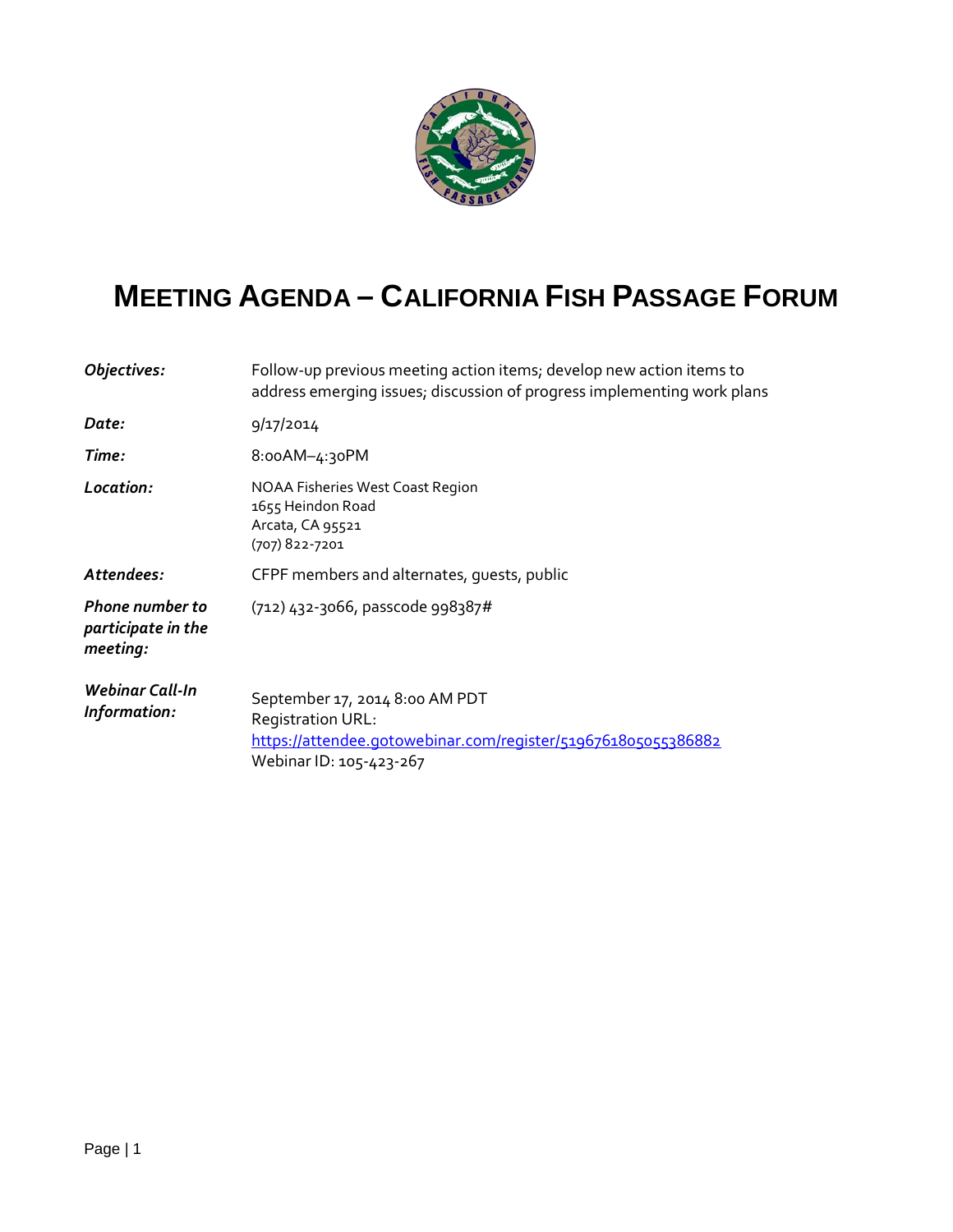## **AGENDA ITEMS – SEPTEMBER 17, 2014 OUTCOMES**

| 8:00AM-<br>8:30AM     | Welcome and introductions - review of agenda: Introductions<br>of Forum members and quests, housekeeping, agenda review,<br>announcements, review action items from previous meeting -<br>receive updates from Forum members on their respective action<br>items from the April 2014 meeting, including the status of the<br>MOU (Appendix A - Meeting minutes from July meeting) (Lisa<br>DeBruyckere) |                    |
|-----------------------|---------------------------------------------------------------------------------------------------------------------------------------------------------------------------------------------------------------------------------------------------------------------------------------------------------------------------------------------------------------------------------------------------------|--------------------|
| 8:30AM-<br>9:00AM     | APASS-Members will discuss the status of the review user guide,<br>version 2.0, and any action items from the last Forum meeting<br>(Donnie Ratcliff)                                                                                                                                                                                                                                                   | <b>INFORMATION</b> |
| 9:00AM-<br>9:15AM     | October 1 NFHP Application for Funding-Members will review<br>the funding announcement (Appendix B - Proposed 2015<br>funding announcement) and application<br>(https://adobeformscentral.com/?f=qQjvMSSmOiPwXwabcec5lw)<br>and determine if any changes are desired in the funding<br>announcement (Lisa. DeBruyckere)                                                                                 | <b>DECISION</b>    |
| 9:15AM-<br>9:30AM     | <b>Budget updates-</b> The multistate conservation grant, Forum<br>coordinator (\$33,374), and Forum NFHP budget will be reviewed<br>(Appendix C) (Forum Governance Committee members)                                                                                                                                                                                                                  | <b>INFORMATION</b> |
| 9:30AM-<br>9:45AM     | <b>Governance Committee Annual Work Plan (Appendix D)</b>                                                                                                                                                                                                                                                                                                                                               | <b>INFORMATION</b> |
| $9:45AM -$<br>10:00AM | <b>Science and Data Committee Annual Work Plan (Appendix E)</b>                                                                                                                                                                                                                                                                                                                                         | <b>INFORMATION</b> |
| 10:00AM-<br>10:15AM   | <b>BREAK</b>                                                                                                                                                                                                                                                                                                                                                                                            |                    |
| 10:15AM-<br>10:30AM   | <b>Engineering Working Group Annual Work Plan (Appendix F)</b>                                                                                                                                                                                                                                                                                                                                          |                    |
| 10:30AM-<br>10:45AM   | <b>Outreach and Education Annual Work Plan (Appendix G)-Case</b><br>studies on Forum website                                                                                                                                                                                                                                                                                                            | <b>INFORMATION</b> |
| 10:45AM-<br>11:00AM   | Eel River Event-Event on September 18 will highlight the 10<br>Waters to Watch, Salt River Ecosystem Restoration Project, and<br>National Estuaries Week.                                                                                                                                                                                                                                               | <b>INFORMATION</b> |
| 11:00AM-<br>11:45AM   | Restore America's Estuaries Conference - 2015 - Washington,<br>DC-An update will be provided on the session the coastal FHPs<br>are providing, including information from the California Fish<br>Passage Forum                                                                                                                                                                                          | <b>INFORMATION</b> |
| 11:45AM-<br>1:00PM    | <b>LUNCH</b>                                                                                                                                                                                                                                                                                                                                                                                            |                    |
| 1:00PM-<br>1:30PM     | Mid-Klamath Watershed Council Restoration Activities-<br>Actions undertaken by the Mid-Klamath Watershed Council<br>include rearranging the mouths of creeks that contain cold water                                                                                                                                                                                                                    | <b>INFORMATION</b> |